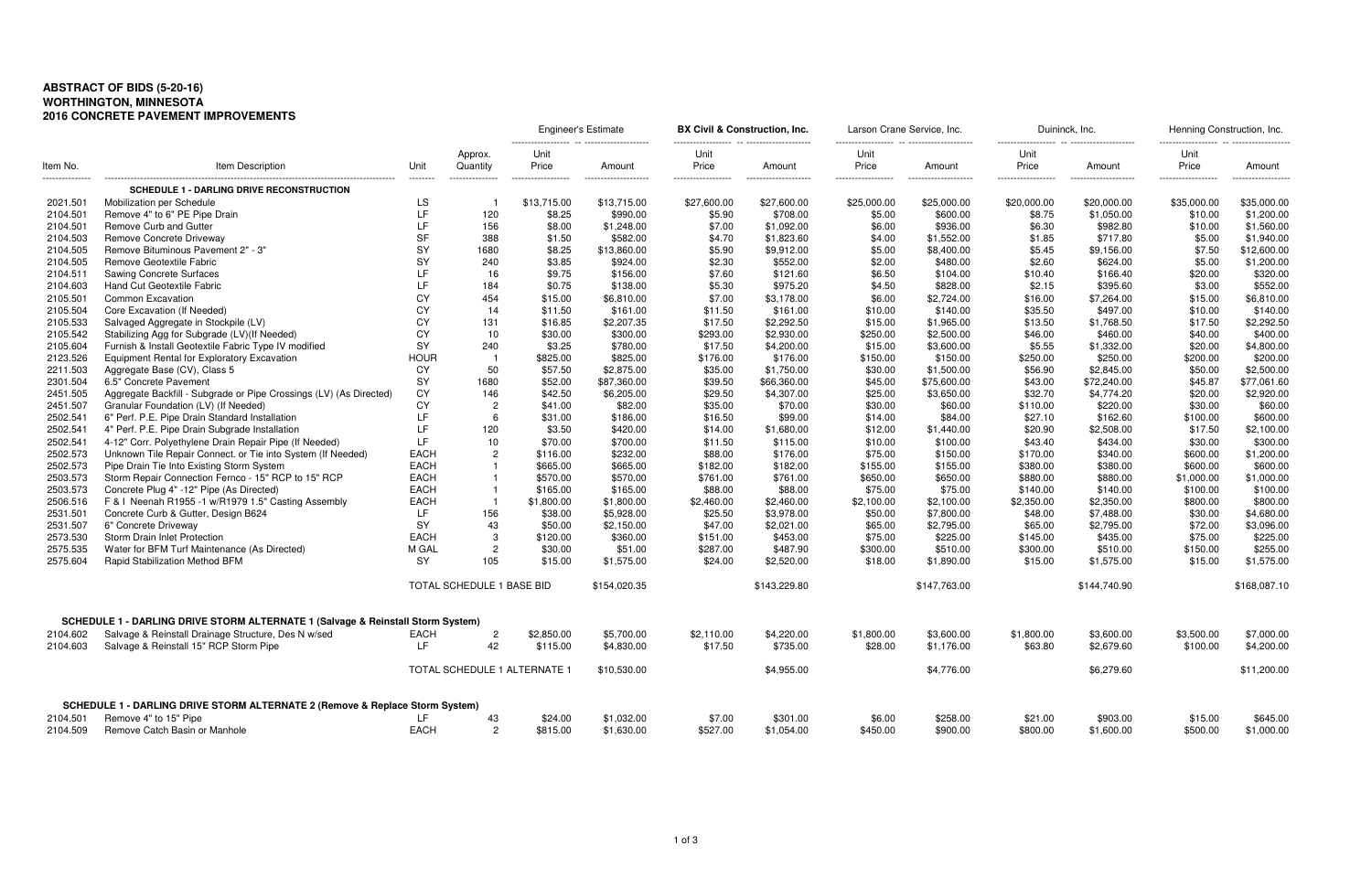|          | Item Description                                                   | Unit            |                              | <b>Engineer's Estimate</b> |              | <b>BX Civil &amp; Construction, Inc.</b> |              | Larson Crane Service, Inc. |              | Duininck, Inc. |              | Henning Construction, Inc. |              |
|----------|--------------------------------------------------------------------|-----------------|------------------------------|----------------------------|--------------|------------------------------------------|--------------|----------------------------|--------------|----------------|--------------|----------------------------|--------------|
| Item No. |                                                                    |                 | Approx.<br>Quantity          | Unit<br>Price              | Amount       | Unit<br>Price                            | Amount       | Unit<br>Price              | Amount       | Unit<br>Price  | Amount       | Unit<br>Price              | Amount       |
| 2503.511 | 15" RCP Sewer, Class III                                           | --------<br>LF. | 43                           | .<br>\$43.10               | \$1,853.30   | \$47.00                                  | \$2,021.00   | \$40.00                    | \$1,720.00   | <br>\$62.50    | \$2,687.50   | .<br>\$50.00               | \$2,150.00   |
| 2506.502 | Construct Drainage Structure, Des N w/sed                          | EACH            | $\overline{c}$               | \$2,975.00                 | \$5,950.00   | \$2,170.00                               | \$4,340.00   | \$1,850.00                 | \$3,700.00   | \$2,050.00     | \$4,100.00   | \$3,000.00                 | \$6,000.00   |
|          |                                                                    |                 | TOTAL SCHEDULE 1 ALTERNATE 2 |                            | \$10,465.30  |                                          | \$7,716.00   |                            | \$6,578.00   |                | \$9,290.50   |                            | \$9,795.00   |
|          | <b>SCHEDULE 2 - HAGGE STREET RECONSTRUCTION</b>                    |                 |                              |                            |              |                                          |              |                            |              |                |              |                            |              |
| 2021.501 | Mobilization per Schedule                                          | LS.             |                              | \$25,080.00                | \$25,080.00  | \$27,600.00                              | \$27,600.00  | \$25,000.00                | \$25,000.00  | \$21,000.00    | \$21,000.00  | \$60,000.00                | \$60,000.00  |
| 2101.501 | Clearing Tree 18" to 24" diameter                                  | <b>TREE</b>     |                              | \$525.00                   | \$525.00     | \$1,000.00                               | \$1,000.00   | \$850.00                   | \$850.00     | \$950.00       | \$950.00     | \$600.00                   | \$600.00     |
| 2101.506 | Grubbing Tree 18" to 24" diameter                                  | <b>TREE</b>     |                              | \$525.00                   | \$525.00     | \$527.00                                 | \$527.00     | \$450.00                   | \$450.00     | \$950.00       | \$950.00     | \$600.00                   | \$600.00     |
| 2104.501 | Remove 4" to 12" Pipe                                              | LF.             | 10                           | \$24.00                    | \$240.00     | \$7.00                                   | \$70.00      | \$6.00                     | \$60.00      | \$37.20        | \$372.00     | \$20.00                    | \$200.00     |
| 2104.501 | Remove Curb and Gutter                                             | LF.             | 217                          | \$8.00                     | \$1,736.00   | \$9.00                                   | \$1,953.00   | \$7.50                     | \$1,627.50   | \$6.30         | \$1,367.10   | \$20.00                    | \$4,340.00   |
| 2104.503 | Remove Concrete Driveway                                           | <b>SF</b>       | 99                           | \$1.50                     | \$148.50     | \$4.70                                   | \$465.30     | \$4.00                     | \$396.00     | \$1.85         | \$183.15     | \$15.00                    | \$1,485.00   |
| 2104.503 | Remove Concrete Sidewalk                                           | <b>SF</b>       | 343                          | \$1.50                     | \$514.50     | \$4.70                                   | \$1,612.10   | \$4.00                     | \$1,372.00   | \$1.75         | \$600.25     | \$6.00                     | \$2,058.00   |
| 2104.505 | Remove Bituminous Pavement 2" - 3"                                 | SY              | 2753                         | \$6.75                     | \$18,582.75  | \$5.90                                   | \$16,242.70  | \$5.00                     | \$13,765.00  | \$5.35         | \$14,728.55  | \$7.50                     | \$20,647.50  |
| 2104.505 | Remove Bituminous Pavement 4" - 5"                                 | <b>SY</b>       | -4                           | \$32.50                    | \$130.00     | \$7.60                                   | \$30.40      | \$6.50                     | \$26.00      | \$69.00        | \$276.00     | \$8.00                     | \$32.00      |
| 2104.509 | Remove Catch Basin or Manhole                                      | <b>EACH</b>     | $\overline{c}$               | \$815.00                   | \$1,630.00   | \$527.00                                 | \$1,054.00   | \$450.00                   | \$900.00     | \$1,250.00     | \$2,500.00   | \$500.00                   | \$1,000.00   |
| 2104.511 | <b>Sawing Concrete Surfaces</b>                                    | LF.             | 87                           | \$8.50                     | \$739.50     | \$6.40                                   | \$556.80     | \$5.50                     | \$478.50     | \$10.40        | \$904.80     | \$15.00                    | \$1,305.00   |
| 2104.513 | Sawing Bituminous Pavement                                         | LF              | 29                           | \$8.50                     | \$246.50     | \$5.30                                   | \$153.70     | \$4.50                     | \$130.50     | \$12.10        | \$350.90     | \$15.00                    | \$435.00     |
| 2105.501 | Common Excavation                                                  | CY              | 759                          | \$15.30                    | \$11,612.70  | \$5.00                                   | \$3,795.00   | \$4.25                     | \$3,225.75   | \$14.00        | \$10,626.00  | \$20.00                    | \$15,180.00  |
| 2105.504 | Core Excavation (If Needed)                                        | CY              | 23                           | \$11.50                    | \$264.50     | \$5.00                                   | \$115.00     | \$4.25                     | \$97.75      | \$23.60        | \$542.80     | \$25.00                    | \$575.00     |
| 2105.523 | Common Borrow (LV)                                                 | CY              | $\overline{4}$               | \$100.00                   | \$400.00     | \$11.50                                  | \$46.00      | \$10.00                    | \$40.00      | \$73.00        | \$292.00     | \$20.00                    | \$80.00      |
| 2105.533 | Salvaged Aggregate in Stockpile (LV)                               | CY              | 425                          | \$17.00                    | \$7,225.00   | \$17.50                                  | \$7,437.50   | \$15.00                    | \$6,375.00   | \$12.50        | \$5,312.50   | \$20.00                    | \$8,500.00   |
| 2105.542 | Stabilizing Aggregate for Subgrade (LV)(If Needed)                 | CY              | 16                           | \$30.75                    | \$492.00     | \$2.60                                   | \$41.60      | \$2.25                     | \$36.00      | \$46.00        | \$736.00     | \$40.00                    | \$640.00     |
| 2211.503 | Aggregate Base (CV), Class 5                                       | CY              | 304                          | \$57.50                    | \$17,480.00  | \$37.50                                  | \$11,400.00  | \$32.00                    | \$9,728.00   | \$49.50        | \$15,048.00  | \$35.00                    | \$10,640.00  |
| 2301.504 | 6" Concrete Pavement                                               | <b>SY</b>       | 2731                         | \$47.50                    | \$129,722.50 | \$39.00                                  | \$106,509.00 | \$42.00                    | \$114,702.00 | \$41.00        | \$111,971.00 | \$38.15                    | \$104,187.65 |
| 2451.505 | Aggregate Backfill - Subgrade or Pipe Crossings (LV) (As Directed) | CY              | 16                           | \$41.00                    | \$656.00     | \$33.00                                  | \$528.00     | \$28.00                    | \$448.00     | \$32.70        | \$523.20     | \$35.00                    | \$560.00     |
| 2451.507 | Granular Foundation (LV) (If Needed)                               | CY              | $\overline{c}$               | \$41.00                    | \$82.00      | \$35.00                                  | \$70.00      | \$30.00                    | \$60.00      | \$110.00       | \$220.00     | \$40.00                    | \$80.00      |
| 2502.541 | 4-12" Corr. Polyethylene Drain Repair Pipe (If Needed)             | 1 F             | 5                            | \$70.00                    | \$350.00     | \$11.50                                  | \$57.50      | \$10.00                    | \$50.00      | \$54.10        | \$270.50     | \$50.00                    | \$250.00     |
| 2502.573 | Unknown Tile Repair Connect. or Tie into System (If Needed)        | EACH            | $\overline{c}$               | \$120.00                   | \$240.00     | \$88.00                                  | \$176.00     | \$75.00                    | \$150.00     | \$170.00       | \$340.00     | \$50.00                    | \$100.00     |
| 2503.511 | 6" PVC Storm Pipe, SDR 18                                          | LF.             |                              | \$125.00                   | \$500.00     | \$52.50                                  | \$210.00     | \$45.00                    | \$180.00     | \$71.00        | \$284.00     | \$30.00                    | \$120.00     |
| 2503.573 | Storm Repair Connection - 6" PVC to 6" PVC or Clay Fernco          | <b>EACH</b>     |                              | \$285.00                   | \$285.00     | \$88.00                                  | \$88.00      | \$75.00                    | \$75.00      | \$235.00       | \$235.00     | \$150.00                   | \$150.00     |
| 2506.502 | Construct Drainage Structure, Design N w/sed                       | <b>EACH</b>     | $\overline{c}$               | \$2,000.00                 | \$4,000.00   | \$1,670.00                               | \$3,340.00   | \$1,425.00                 | \$2,850.00   | \$2,950.00     | \$5,900.00   | \$2,500.00                 | \$5,000.00   |
| 2506.516 | F & I Neenah R1955 -1 w/R1979 1.5" Casting Assembly                | <b>EACH</b>     |                              | \$2,125.00                 | \$2,125.00   | \$2,690.00                               | \$2,690.00   | \$2,300.00                 | \$2,300.00   | \$2,200.00     | \$2,200.00   | \$800.00                   | \$800.00     |
| 2506.516 | F & I Neenah R1955 -1 w/R1979 3" Casting Assembly                  | <b>EACH</b>     | -3                           | \$2,135.00                 | \$6,405.00   | \$2,690.00                               | \$8,070.00   | \$2,300.00                 | \$6,900.00   | \$2,350.00     | \$7,050.00   | \$800.00                   | \$2,400.00   |
| 2506.522 | Adjust Catch Basin Casting with concrete collar                    | <b>EACH</b>     |                              | \$815.00                   | \$815.00     | \$410.00                                 | \$410.00     | \$350.00                   | \$350.00     | \$610.00       | \$610.00     | \$600.00                   | \$600.00     |
| 2506.522 | Adjust Frame and Ring Casting                                      | <b>EACH</b>     | .5                           | \$575.00                   | \$2,875.00   | \$410.00                                 | \$2,050.00   | \$350.00                   | \$1,750.00   | \$510.00       | \$2,550.00   | \$200.00                   | \$1,000.00   |
| 2521.501 | 4" Concrete Walk for ADA Ramp                                      | <b>SF</b>       | 343                          | \$6.00                     | \$2,058.00   | \$3.80                                   | \$1,303.40   | \$10.00                    | \$3,430.00   | \$9.00         | \$3,087.00   | \$7.00                     | \$2,401.00   |
| 2531.501 | Concrete Curb & Gutter, Design B618                                | LF              | 22                           | \$36.00                    | \$792.00     | \$23.00                                  | \$506.00     | \$50.00                    | \$1,100.00   | \$48.00        | \$1,056.00   | \$28.00                    | \$616.00     |
| 2531.501 | Concrete Curb & Gutter, Design B624                                | LF              | 283                          | \$38.00                    | \$10,754.00  | \$23.00                                  | \$6,509.00   | \$50.00                    | \$14,150.00  | \$48.00        | \$13,584.00  | \$30.00                    | \$8,490.00   |
| 2531.507 | 6" Concrete Driveway                                               | <b>SY</b>       | 11                           | \$50.00                    | \$550.00     | \$68.00                                  | \$748.00     | \$65.00                    | \$715.00     | \$65.00        | \$715.00     | \$72.00                    | \$792.00     |
| 2531.602 | Truncated Dome Insert Plate (24" x30"')                            | <b>EACH</b>     | 8                            | \$155.00                   | \$1,240.00   | \$169.00                                 | \$1,352.00   | \$180.00                   | \$1,440.00   | \$180.00       | \$1,440.00   | \$200.00                   | \$1,600.00   |
| 2531.603 | Concrete Curb, Design V - variable height 0" to 8"                 | LF.             | 35                           | \$10.00                    | \$350.00     | \$31.50                                  | \$1,102.50   | \$10.00                    | \$350.00     | \$8.00         | \$280.00     | \$25.00                    | \$875.00     |
| 2573.530 | Storm Drain Inlet Protection                                       | EACH            | 6                            | \$120.00                   | \$720.00     | \$151.00                                 | \$906.00     | \$75.00                    | \$450.00     | \$145.00       | \$870.00     | \$75.00                    | \$450.00     |
| 2574.525 | Common Topsoil Borrow by CU YD (As Needed)                         | CY              | 12                           | \$36.00                    | \$432.00     | \$35.00                                  | \$420.00     | \$22.00                    | \$264.00     | \$91.50        | \$1,098.00   | \$50.00                    | \$600.00     |
| 2575.535 | Water for BFM Turf Maintenance (As Directed)                       | M GAL           | $\overline{c}$               | \$300.00                   | \$630.00     | \$287.00                                 | \$602.70     | \$300.00                   | \$630.00     | \$300.00       | \$630.00     | \$150.00                   | \$315.00     |
| 2575.604 | Rapid Stabilization Method BFM                                     | SY              | 120                          | \$15.00                    | \$1,800.00   | \$24.00                                  | \$2,880.00   | \$18.00                    | \$2,160.00   | \$15.00        | \$1,800.00   | \$15.00                    | \$1,800.00   |
|          |                                                                    |                 | TOTAL SCHEDULE 2             |                            | \$254,953.45 |                                          | \$214,628.20 |                            | \$219,062.00 |                | \$233,453.75 |                            | \$261,504.15 |

Engineerth Buininck, Inc. **By Construction**, Inc. **Large Service, Inc.** Duininck, Inc. Duininck, Inc.

| Unit<br>Price         | Amount                   | Unit<br>Price         | Amount                   |
|-----------------------|--------------------------|-----------------------|--------------------------|
| \$62.50<br>\$2,050.00 | \$2,687.50<br>\$4,100.00 | \$50.00<br>\$3,000.00 | \$2,150.00<br>\$6,000.00 |
|                       | \$9,290.50               |                       | \$9,795.00               |
| \$21,000.00           | \$21,000.00              | \$60,000.00           | \$60,000.00              |
| \$950.00              | \$950.00<br>\$950.00     | \$600.00              | \$600.00                 |
| \$950.00<br>\$37.20   | \$372.00                 | \$600.00<br>\$20.00   | \$600.00<br>\$200.00     |
| \$6.30                | \$1,367.10               | \$20.00               | \$4,340.00               |
| \$1.85                | \$183.15                 | \$15.00               | \$1,485.00               |
| \$1.75                | \$600.25                 | \$6.00                | \$2,058.00               |
| \$5.35                | \$14,728.55              | \$7.50                | \$20,647.50              |
| \$69.00               | \$276.00                 | \$8.00                | \$32.00                  |
| \$1,250.00            | \$2,500.00               | \$500.00              | \$1,000.00               |
| \$10.40               | \$904.80                 | \$15.00               | \$1,305.00               |
| \$12.10               | \$350.90                 | \$15.00               | \$435.00                 |
| \$14.00               | \$10,626.00              | \$20.00               | \$15,180.00              |
| \$23.60               | \$542.80                 | \$25.00               | \$575.00                 |
| \$73.00               | \$292.00                 | \$20.00               | \$80.00                  |
| \$12.50               | \$5,312.50               | \$20.00               | \$8,500.00               |
| \$46.00               | \$736.00                 | \$40.00               | \$640.00                 |
| \$49.50               | \$15,048.00              | \$35.00               | \$10,640.00              |
| \$41.00               | \$111,971.00             | \$38.15               | \$104,187.65             |
| \$32.70               | \$523.20                 | \$35.00               | \$560.00                 |
| \$110.00              | \$220.00                 | \$40.00               | \$80.00                  |
| \$54.10               | \$270.50                 | \$50.00               | \$250.00                 |
| \$170.00              | \$340.00                 | \$50.00               | \$100.00                 |
| \$71.00               | \$284.00                 | \$30.00               | \$120.00                 |
| \$235.00              | \$235.00                 | \$150.00              | \$150.00                 |
| \$2,950.00            | \$5,900.00               | \$2,500.00            | \$5,000.00               |
| \$2,200.00            | \$2,200.00               | \$800.00              | \$800.00                 |
| \$2,350.00            | \$7,050.00               | \$800.00              | \$2,400.00               |
| \$610.00              | \$610.00                 | \$600.00              | \$600.00                 |
| \$510.00              | \$2,550.00               | \$200.00              | \$1,000.00               |
| \$9.00                | \$3,087.00               | \$7.00                | \$2,401.00               |
| \$48.00               | \$1,056.00               | \$28.00               | \$616.00                 |
| \$48.00               | \$13,584.00              | \$30.00               | \$8,490.00               |
| \$65.00               | \$715.00                 | \$72.00<br>\$200.00   | \$792.00                 |
| \$180.00              | \$1,440.00<br>\$280.00   |                       | \$1,600.00<br>\$875.00   |
| \$8.00<br>\$145.00    | \$870.00                 | \$25.00<br>\$75.00    |                          |
| \$91.50               | \$1,098.00               | \$50.00               | \$450.00<br>\$600.00     |
| \$300.00              | \$630.00                 | \$150.00              | \$315.00                 |
| \$15.00               | \$1,800.00               | \$15.00               | \$1,800.00               |
|                       |                          |                       |                          |